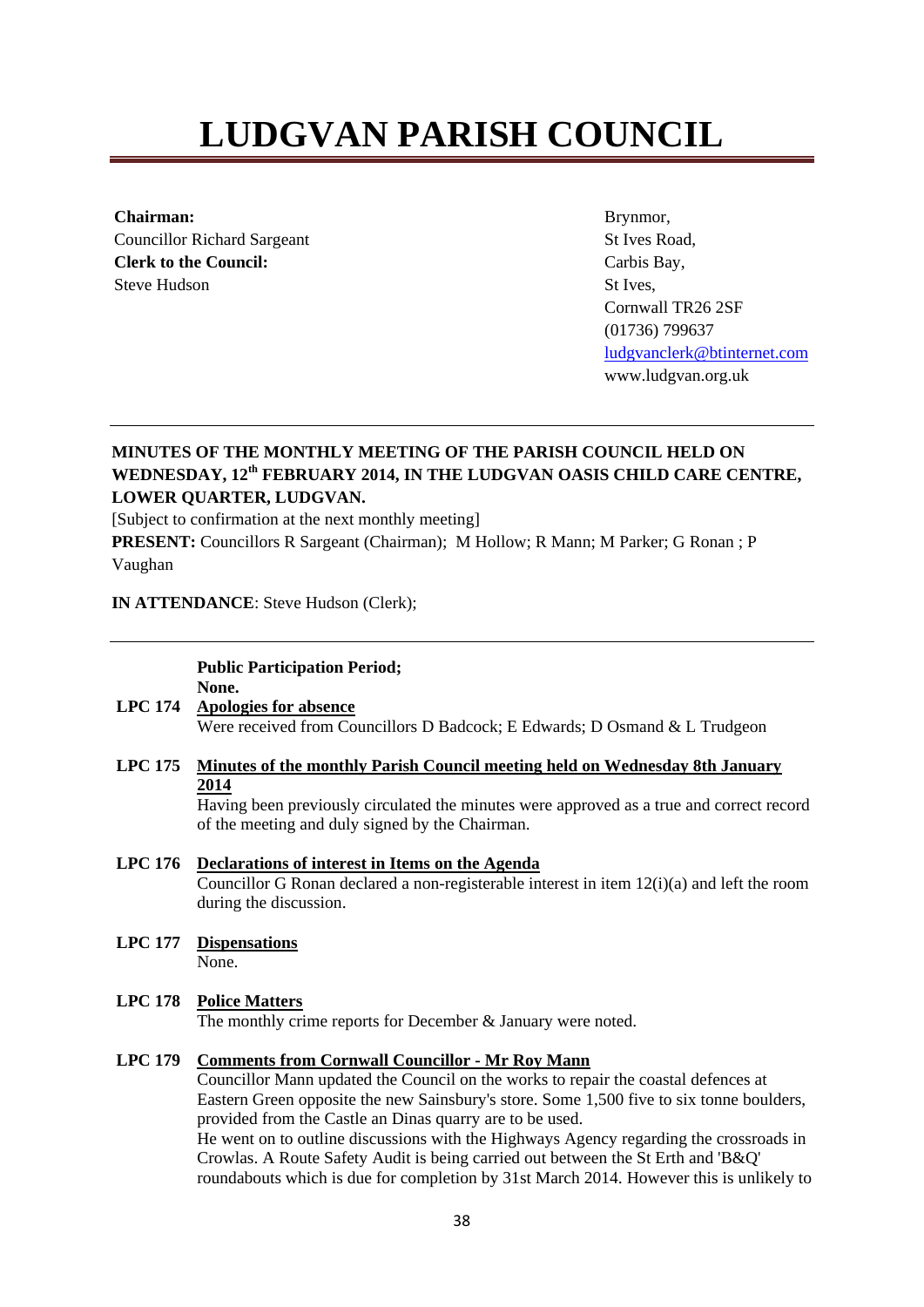result in any major investment as accident statistics, speed monitoring and overall reductions in traffic flow over the last five years all indicate that such an investment is unlikely to be justified. This could change should there be any major housing developments in the vicinity in the future.

# **LPC 180 Chairman's Report**

- **(a)** The initial workshop to start the scoping exercise for the Strategic Assessment of the long-term coastal management options for the Mounts Bay coastline was attended by the Chairman and Councillor Mann. All possibilities will be examined but the overall message was that money was tight and any investment would had to have a demonstrable gain in terms of ongoing savings.
- **(b)** In answer to questions raised by Councillors at previous meetings the Chairman stated that no further safety audits of the Marazion Cycle Way will be undertaken unless incidents there suggest otherwise.
- **(c)** In respect of bus services in the area the Chairman reported back from a joint meeting of town and parish councils from West Penwith and the St Ives and Hayle area. Services have been reduced and further reductions are likely when new contracts commence in June 2014. It was felt that by working together the impact of proposed changes may be capable of being mitigated and further meetings will be held in due course.

# **LPC 181 Clerk's Report**

It was **RESOLVED that:**

- **(a) The Clerk write to Andrew George MP stating the Council's support for the campaign to give town and parish council the right of appeal in planning matters.**
- **(b) Future payments to South West Water be made by direct debit.**
- **(c) The Council signs up for internet banking.**
- **(d)** The Council considered the consultation on changes to the Home to School Transport Policy and **RESOLVED to support the proposal:**  *To remove the current discretionary eligibility that provides transport free of charge to all children aged eight and above in primary education attending their nearest school (or designated school if it is not the nearest) where that school is between two and three miles from the home address (with the exception of those eligible under the statutory low income entitlement (see 2.4)). Transport could be provided for this group at a charge to the parent/carer.*

#### **LPC 182 Report from the Accounts & Audit Committee** It was **RESOLVED that**

- **(a) Standing Orders as circulated be adopted**
- **(b) Financial Regulations as circulated be adopted**
- **(c) The Risk Assessment be approved and signed by the Chairman**
- **(d) The Cemetery Fees as circulated be approved**

# **LPC 183 Footpath Officers Report**

The Council considered the Footpath 24 Diversion Order provided by Cornwall Council and **RESOLVED not to object to the proposal.**

# **LPC 184 Correspondence**

The Council considered correspondence in respect of the consultation on the future of Poltair Hospital and concluded that there were still no options worthy of support.

#### **LPC 185 Planning Matters**

**(i) Cornwall Council – Planning Applications - For decision;** The Council's decision is shown in **BOLD** below: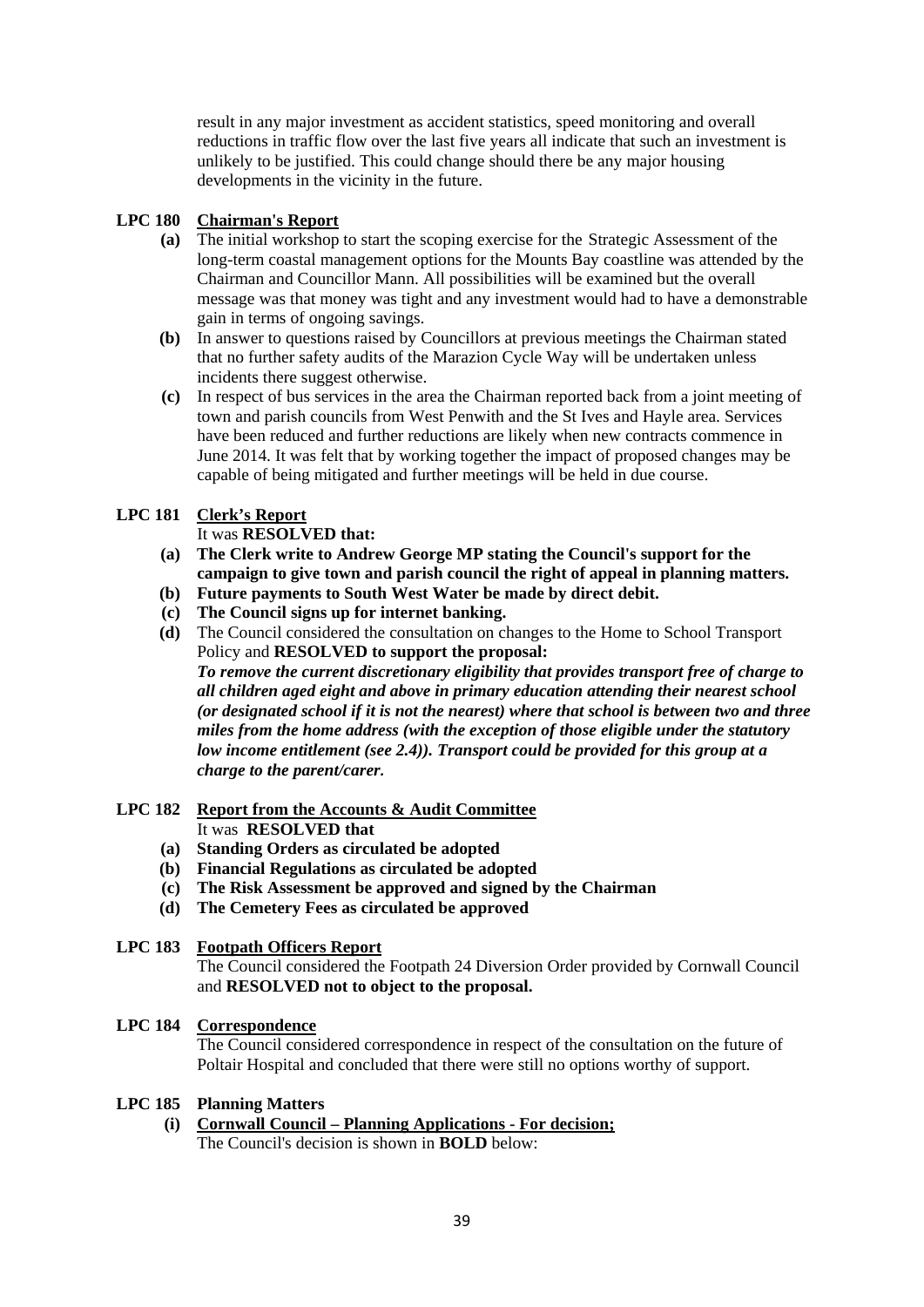- **(a)** PA13/10165- Trink Lodge Old Coach Road Trink St Ives Cornwall TR26 3JQ Retention of log cabin to accommodate a filtration plant and other ancillary apparatus/equipment. Erection of a lean to storage building. Retention of the vehicular access onto the Country Class III Road and the driveway linking the access to the site - Mr Geoffrey Knights - REVISED PLANS - **THE COUNCILS PREVIOUS OBJECTION RELATING TO NEW DEVLOPMENT IN THE OPEN COUNTRYSIDE AND AONB STILL STANDS.**
- **(b)** PA13/11585 Little Borea Farm Nancledra Penzance Cornwall TR20 8AZ Certificate of lawfulness for existing use of land for the stationing of a residential mobile home - Mrs S Haines - **THE STATUTORY DECLARATIONS COVER A PERIOD UP UNTIL SEPTEMBER 2012, THUS THERE APPEARS TO HAVE BEEN A SIGNIFICANT GAP IN OCCUPANCY FROM THEN UNTIL THE APPLICATION WAS MADE IN DECEMBER 2013.**
- **(c)** PA14/00284 Bowgyheere Farm Crowlas Penzance Cornwall TR20 8AA Removal of hedgerow - Mr Robert Tilly - **WITHDRAWN.**
- **(d)** PA13/11713 Higher Tremenheere Farm Tregassack Road Ludgvan Penzance TR20 8XG - Conversion of Double Garage to Form Annexe for Ancillary Accommodation for Elderly Parents - Mr And Mrs Waller - **NO OBJECTION: THE COUNCIL HOPES A CONDITION IN RESPECT OF THE BUILDINGS STATUS AS AN ANNEXE WILL BE PUT IN PLACE.**
- **(e)** PA14/00474 7 Churchfield Close Ludgvan Penzance TR20 8ER Proposed domestic extension - Mrs J. Marden - **NO OBJECTION.**
- **(f)** PA13/11521 Godolphin 41 Heather Lane Canonstown Hayle Cornwall TR27 6NG Lawful Development Certificate for retention of converted domestic garage for use as annexe - Mr And Mrs J Burrows. - **NO COMMENT.**
- **(g)** PA14/00281 ‐ Jasmine Cottage Vellanoweth Ludgvan Penzance Cornwall TR20 8BW Erection of a dwelling - Mr And Mrs Bowkett - **NO OBJECTION.**
- **(ii) Cornwall Council Planning Decisions Advised to Council For information;** The decisions notified to the Council by Cornwall Council were noted;
- **(a)** PA13/10754 Rose Cottage Lower Quarter Ludgvan Penzance Cornwall TR20 8EH Single storey extension and front dormer window - Mr And Mrs C Hart - **APPROVED**
- **(b)** PA13/10710 2 Trink Cottages Trink St Ives Cornwall TR26 3JG Change of use of agricultural land to domestic curtilage and construction of retaining wall to side and back of house to retain soil from field - Mr Thomas Harper - **APPROVED**
- **(c)** PA14/01001 The Buildings Station Road Long Rock Cornwall TR20 9TTNon -material amendment to PA11/08227 to include amendment to design of windows and external staircase from first floor terrace to garden - Mr M Leiworthy - **APPROVED**
- **(iii) Other Planning Matters; Planning Enforcement Cases, Appeals, etc.**  The various items notified to the Council by Cornwall Council were noted;
- **(a)** EN13/02540 2 Trink Cottages Trink St Ives Cornwall TR26 3JG Alleged creation of an access and driveway on land to the rear of the property - **APPLICATION RECEIVED**
- **(b)** EN14/00042 Citroen Garage Unit 5 Poniou Lane Long Rock Penzance Cornwall TR20 3FF - Alleged removal of part of a Cornish hedge to create a new entrance.
- **(c)** EN14/00087 Land Adjacent To Borea Croft Borea Park Nancledra Cornwall Alleged concerns over site - **Not a Planning Issue.**
- **(d)** EN13/00380 Land At Carne Farm Cripplesease Nancledra Penzance Cornwall TR20 8NQ - stationing of a caravan, boats and a transit van - **Breach Now Ceased**